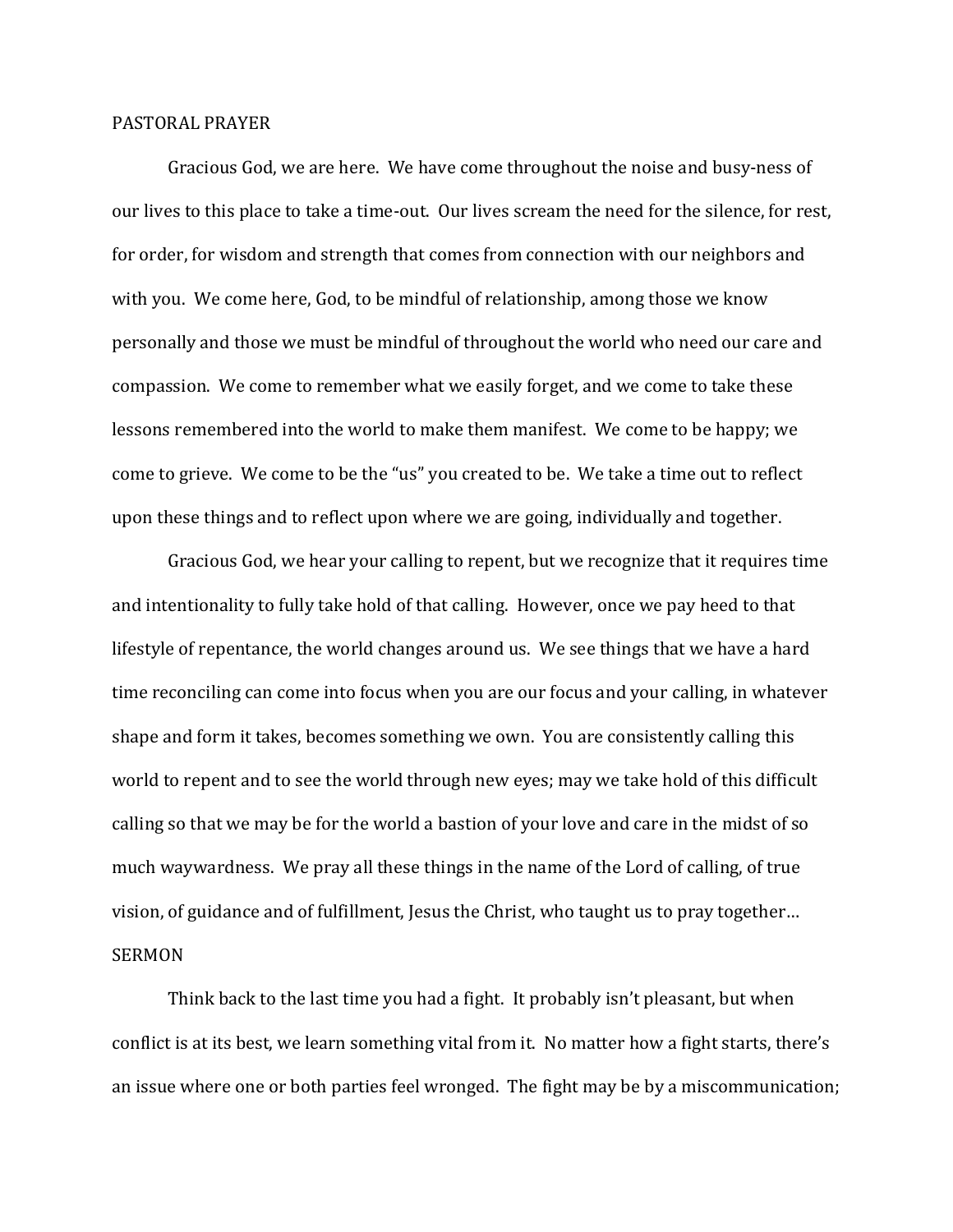it could be through some deed done wrong or not done at all. In order to resolve a fight, there has to be some sense of coming together, and that requires one or both parties to see something in a different way. It requires that new eyes be brought to the table in order to find resolution. You might need to step back five steps, or just step out of your entrenched position to see the situation anew. It takes humility. Something else must be done for any relationship to move forward, personal or professional. If that doesn't happen, the fight is just a bad fight. Without resolution, the same cycle happens again and again. There must be repentance, usually on everyone's part, in order for all to become whole again. Each person must see the world anew through the lesson learned, and we grow through it.

Last week, we heard the calling of the first disciples from the Gospel of John, the version that we do not necessarily think of. We usually think of Matthew's version. Jesus says, "Follow me, and I will make you fish for people." This passage says much about calling, from its mundane forms to life-altering vocation. It shows how God shapes us and uses our personalities. When we are attuned to God in the many ways God comes into our lives, our plans are disrupted, for we take on something much more incredible. We repent, and the world changes around us. Let's look at this passage recognizing that our plans are funny, as we gain a new sense of repentance, see the result of repentance on the disciples' lives, and hear God's calling in the world through repenting.

Jesus calls out, "Repent! For the Kingdom of Heaven has come near." I'm sure you'll see someone at the Super Bowl holding out a sign that says something akin to that; I see it all the time when I go to a sporting event. As we've talked about in the past, that is a phrase from Christian-ese. In these walls, it seems self-apparent. However, if there's one thing I hope to teach everyone about the bible time and again, it is that everything, everything is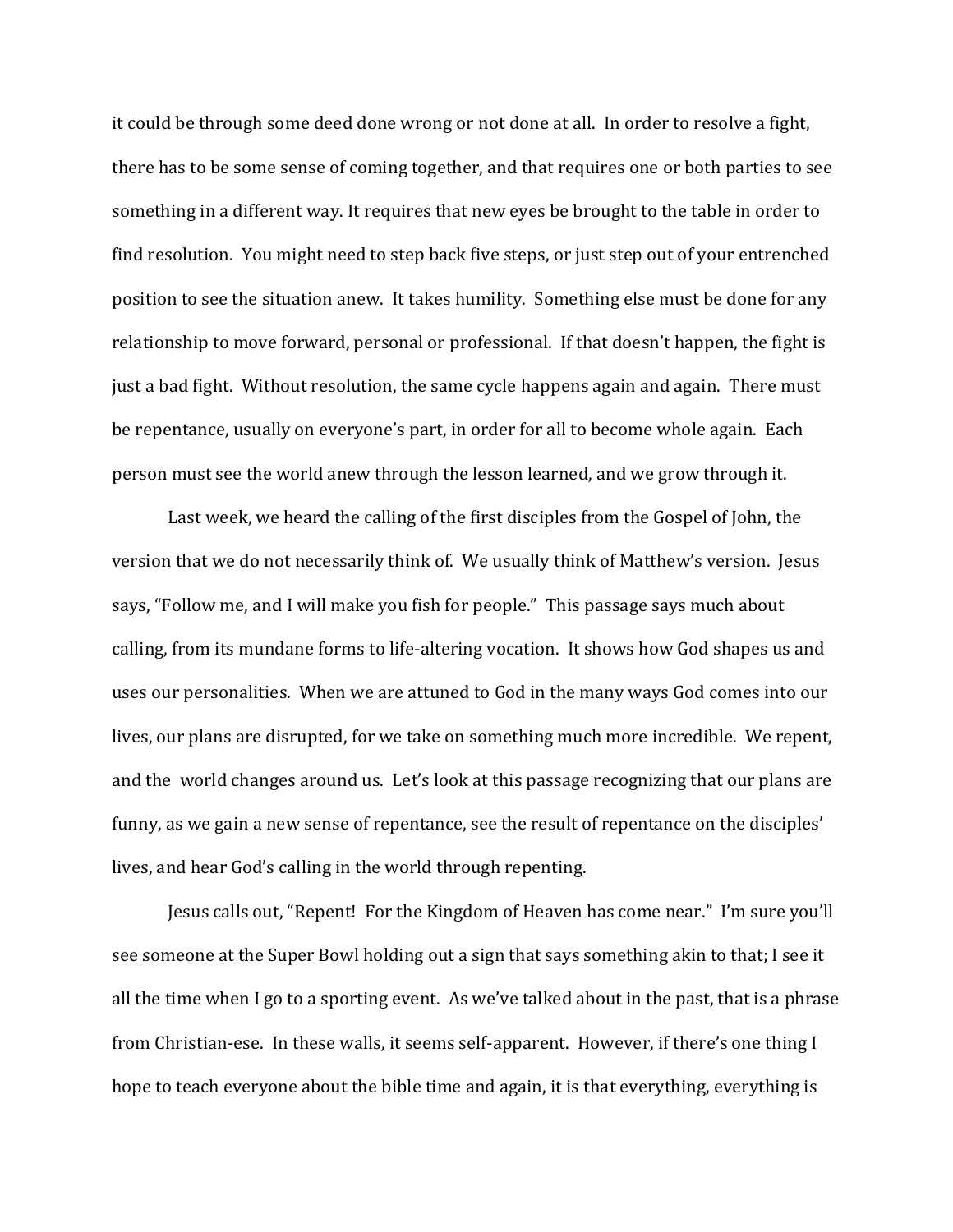worth a second look, for things often slip underneath our senses. We hear these words from Jesus about "repentance" and think it has to do with how we live our lives with the smallest things and to not do those little things anymore. Stop saying those things that can hurt someone. Always remember to come to church weekly. While I do appreciate especially that last thing, I think it goes much deeper, like the other callings of Christ. Recently, I heard a great word study on "repent" here on the podcast Sermon Brainwave. How do we usually define the idea of "repenting?" I'd say we mostly associate "Repent" with the feeling of turning back. That is true, but only partly. That is faithful to the reading from the Old Testament, where the word for "repent" literally means to turn back. Not so here with the Greek in the New Testament. What we see as "repent" has a different meaning; here it means to see with new eyes. In the Texts for Preaching commentary, it calls repentance in this context as recognizing the presence of the Kingdom in a new way, calling us from, "safety and routine to a life of unheard-of newness." In essence, to "repent" here means to look at the world a different way. We see the world with new eyes and a new understanding in repenting; the Kingdom of Heaven has come. Nothing is the same.

 How are we repenting? The question is much harder than we might think. It requires that we look at the world consistently anew. Are we consistently opening our eyes and our senses to how the world is being made anew in front of us, or are we seeking to hold onto the old? Using the words of Jesus, we must open ourselves to the possibilities. What is that relationship in your life that you need to see through new eyes and, consequently, make changes? How are you viewing yourself and how you live in this world? How can you see the church through new eyes and connect with it in a new way? We can live our lives from day-to-day relying upon old vision. We find ourselves planning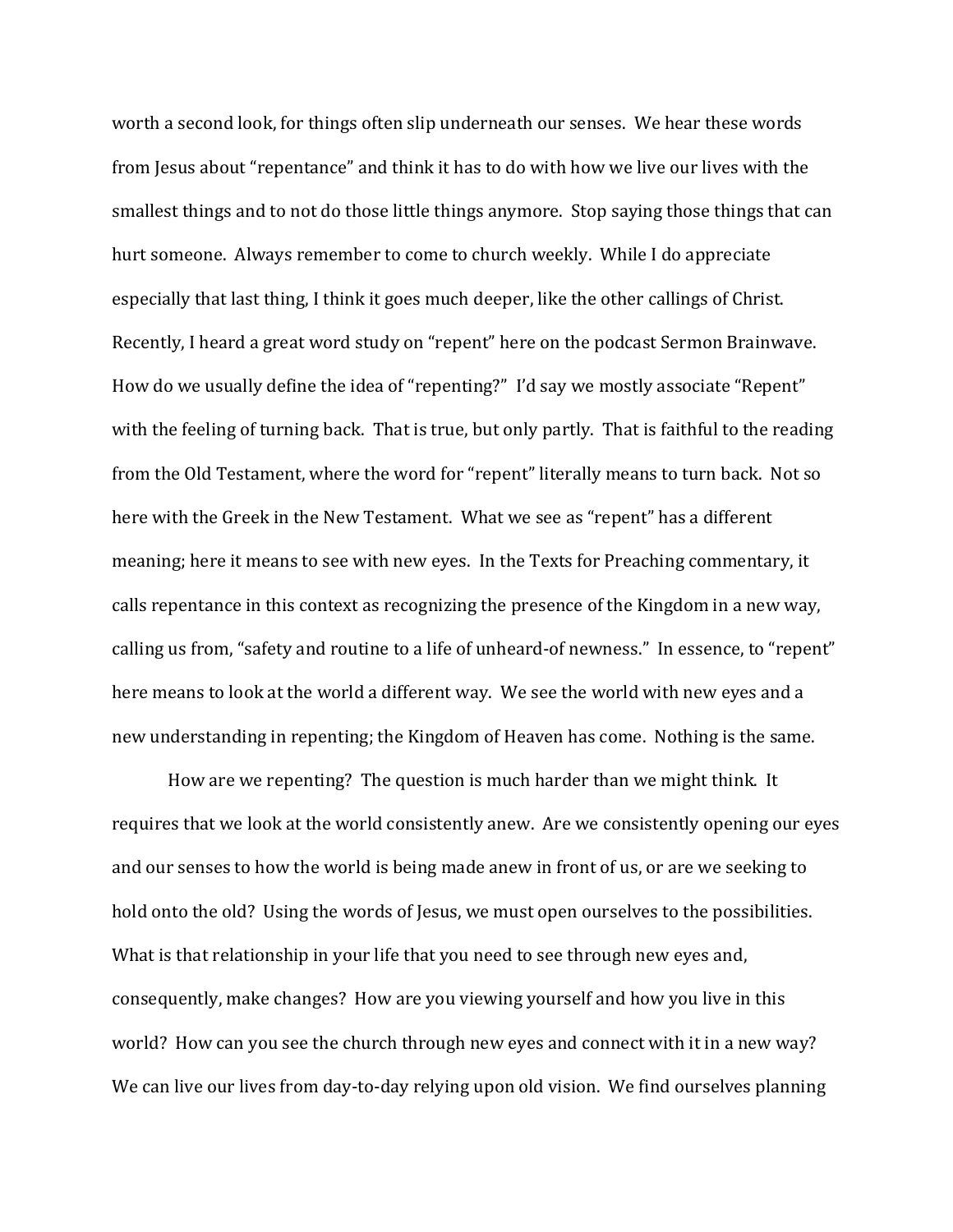on stagnation: things will continue the way they always have. This never happens. On the other hand, we can think of the world as under change that we can always calculate and control. This never happens either. The calling of God is against control, against calculation, against pigeonholing into manageable boxes. We are called to realize that our plans are funny when we are looking at everything the same way all the time, whether it be the day-to-day affairs of our individual lives or the greater systems of a world in need.

 We can see repentance at work in this story. So here's the iconic picture: Jesus calls to Simon Peter and Andrew: "Follow me, and I will make you fish for people." What they do is drop their work and leave him. Then Jesus heads to James and John, the sons of Zebedee, and says the same thing. They do the exact same thing, leaving the father behind with all the work around him. We laud them as doing the right thing, but look at everything they left behind. There's the father, Zebedee, still in the boat. If you imagine the scene, you can see the father's reaction: flabbergasted, questioning, perhaps even yelling for his sons to come back. In the New Interpreter's Commentary, the ramifications of such an event are clear. When the sons leave the father and the father's business, there goes the father's retirement, there goes the entire household. In essence, there go Zebedee's plans. He has nothing that he planned for, thanks to the disruptive but life-giving calling of Jesus.

 I don't know about you, but I think this seems kind of harsh on first glance. Zebedee looks to be left out in the cold with his sons' departure, but what is really left out in the cold, according to the New Interpreter's Commentary, is Rome. Zebedee and his family were probably stocking up on fish for quotas due to the Roman Empire…but they are unable to make these quotas. The calling of God is not just for the guidance and fulfillment of the individual but also for the disestablishment of the greater powers of the world, the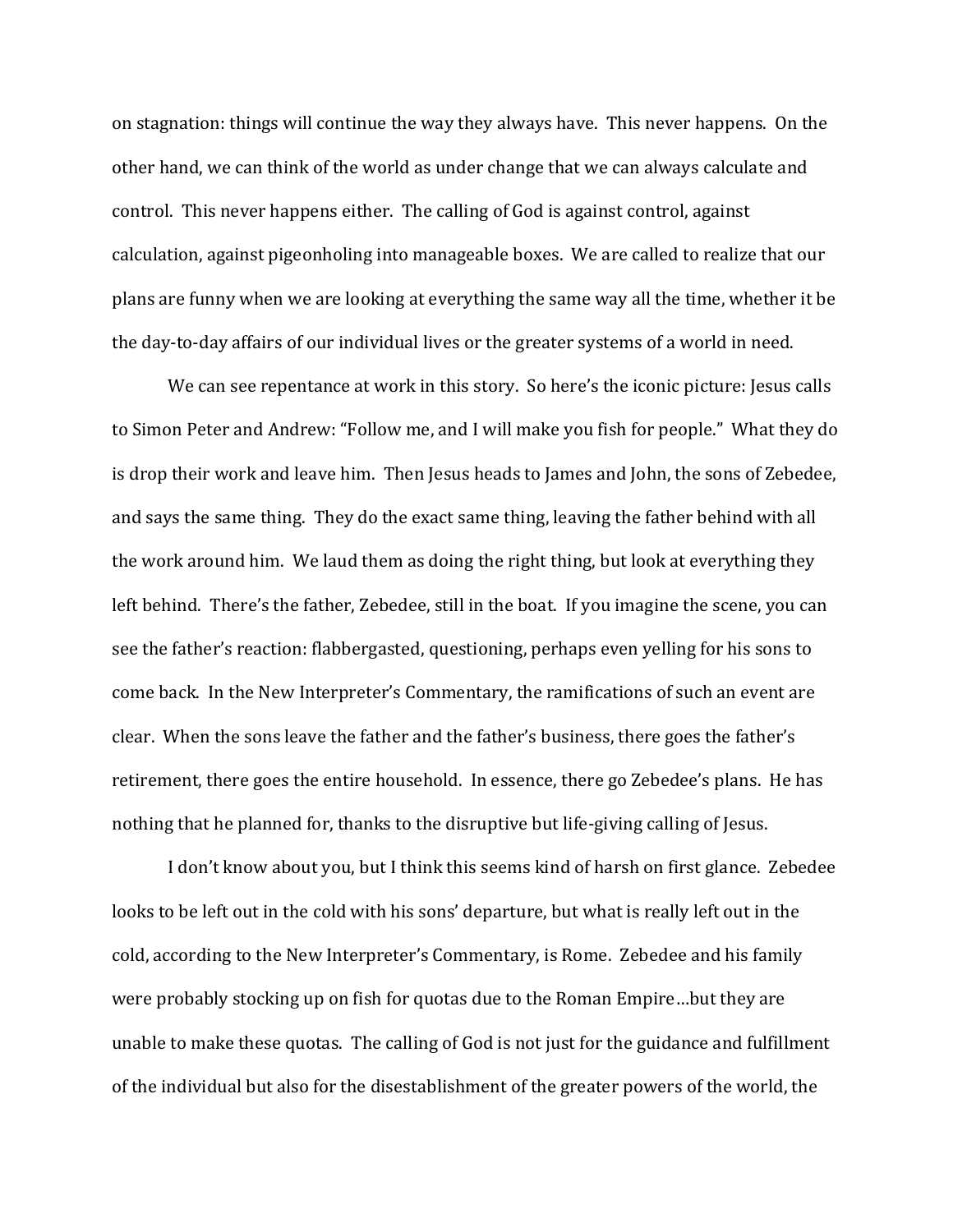powers that spat in the face of God with how they herd and mock the peoples of the world, especially the powerless. If there is something that Jesus speaks about time and time again, it is the hypocritical powers of the Temple and their connection with the all-controlling and minimizing power of Rome. They leave what they thought was their calling on the way to following Christ; they repent. They are starting to see the Kingdom in an entirely new way. They are seeing their world from new eyes, recognizing that their true calling is to literally walk with the Christ. They heard the calling, saw the world differently, and followed.

 Plans are funny, because they assume many things. They assume we can control our conditions; they assume we will do things exactly as they have always been or that we will have control over the things that change. When we submit ourselves to the radical calling of God and truly repent in a scriptural sense, we will open our eyes in a new way. This happened with those Sons of Zebedee; it happened with Simon and Andrew. They were called to "repent" in a new way, and as a result, they began a new path. The calling of God is a subtle but also a life-changing proposition. They realized their old plans would not work with this new calling they received; so many Pastors can say the same thing. I know of doctors, lawyers, carpenters…just about any profession, where they suddenly repented in a new way, heard that calling of God, and followed a new path. I myself had the ambition to become a meteorologist in my younger years. I love weather; it's always exciting to me, but it wasn't my main calling. I took on this sense of repentance and looked at the world through new eyes. As I did this, it became clear that my vocation was to take up this calling toward pastoral ministry. But, as we all know, that can change on a dime as well.

 One another neat little tidbit from Sermon Brainwave, which I quite agree as well, is that when we take up the calling, that doesn't mean that life has to come to an abrupt